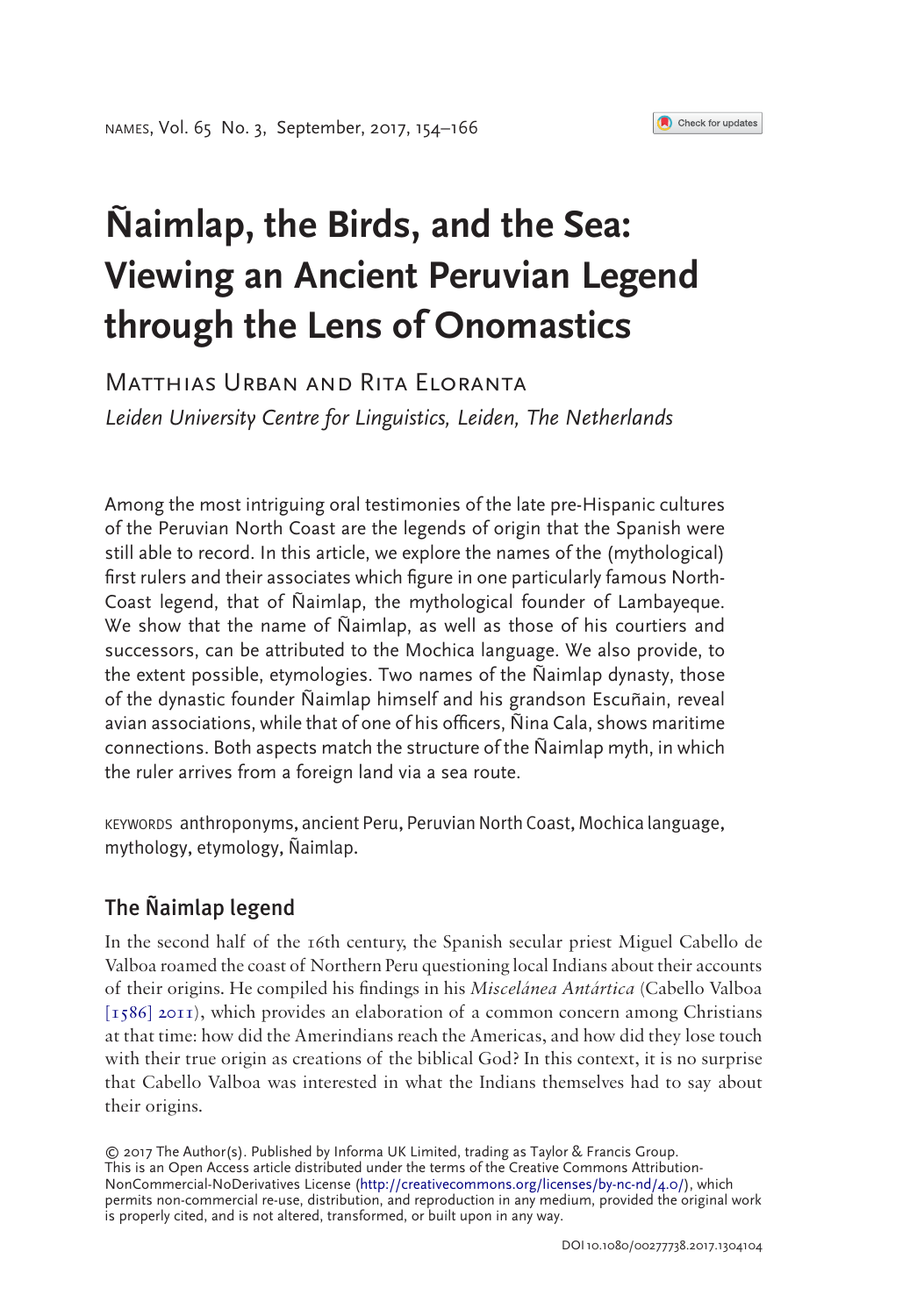Here, we are interested in the names of the protagonists of the origin myth which Cabello Valboa heard in Northern Peru. In particular, we seek to explore how their etymology, to the extent that it can be recovered, relates to the manifest content of the story. There are two complete copies of Cabello Valboa's work*,* one kept at the University of Texas, Austin, the other at the New York Public Library (NYPL). The NYPL version, which was the basis of previous editions, appears to be a copy of the Austin version (Lerner  $2QI, xix$ ). We cite the account and spellings of its protagonists as found in Lerner's [\(2011](#page-11-0)) edition. This is the first edition based on the Austin copy, which is considered closest to the original manuscript.

<span id="page-1-1"></span>Cabello Valboa's ( $\left[1586\right]$  2011, 393–395) account narrates of a lord called Naimlap (variant spellings used by Cabello Valboa are *Nailamp*, *Naymlap*, and *Nainlap*; we discuss later why we prefer the spelling *Ñaimlap*). With his wife Ceterñi and a large royal estate, this lord arrived on the shores of Lambayeque by sea with a great fleet of rafts. They brought an idol made of green stone called *Yampallec* (or *Yanpallec*). Cabello Valboa translates this as "figure and statue of Ñaimlap.["1](#page-9-0) Accompanying the royal couple were 40 officials. They included Pita Zofi (player of the conch trumpet), Ñina Cala (responsible for the throne and litter), Ñinagintue and Occhoçalo (responsible for drinks and food for the lord, respectively), Fonca Sigde (whose job it was to disperse shell powder on the streets where Naimlap walked),<sup>[2](#page-9-1)</sup> Xum Muchec (the royal face-painting artist), Ollopcopoc (in charge of the baths), and Llap Chiluli (manufacturer of feather-adorned clothes). As his death approached, Ñaimlap arranged to be buried secretly, and propagated that he had grown wings and flown away. Ñaimlap's oldest son was called Cium, and his wife was called Çolçoloñi. Cium succeeded Ñaimlap after his death and, during his reign, his 12 sons and their followers populated the lands of Lambayeque. After his death, Cium was followed by rulers named Escuñain, Mascuy, Cuntipallec, Allascunti, No Fan Nech, Mulumuslan, Llamcoll, Lanipatcum, and Acunta. Last was the unfortunate Fempellec (*Femllep* or *Fempallec*), who dared to try to move the Yampallec idol to a different place and was punished by torrential rains, followed by crop failure and famine. This catastrophe marked the end of the dynasty.

It is not clear from whom and where Cabello Valboa obtained his information. He credits his account to the people of Lambayeque generally, suggesting that he obtained the information directly from unspecified individuals during the expedition. Fernández Alvarado [\(2004,](#page-10-1) 184) suggests that his informant was Martín Farro, lord of Túcume.

<span id="page-1-2"></span><span id="page-1-0"></span>A similar but less detailed version of the myth was written down in the 18th century by the priest Justo Modesto Ruviños y Andrade (published in Romero [1936](#page-11-1)). The names in this version differ somewhat. Here, the name of the newly arriving ruler is Ñamla (or *Namla*), and that of his wife is Sotenic. Their son is called Suim instead of Cium, and his wife is Ciernuncacum rather than Çolçoloñi. While the Ruviños y Andrade account does not provide the names of later rulers, and the royal estate is not discussed at all, it does provide more information on Ñamla's background than Cabello Valboa's version: a large war had taken place between the polities of some unspecified islands. In one of the battles fought during this war, Ñamla retreated with the royal family and as many treasures as they could salvage, until they were shipwrecked at the mouth of the Lambayeque River. Then, according to Ruviños y Andrade's version, the first settlement was named Nam (in honor of Ñamla) and, as in Cabello Valboa's account, Ñamla's numerous descendants populated the land[.3](#page-9-2) Ruviños y Andrade reports that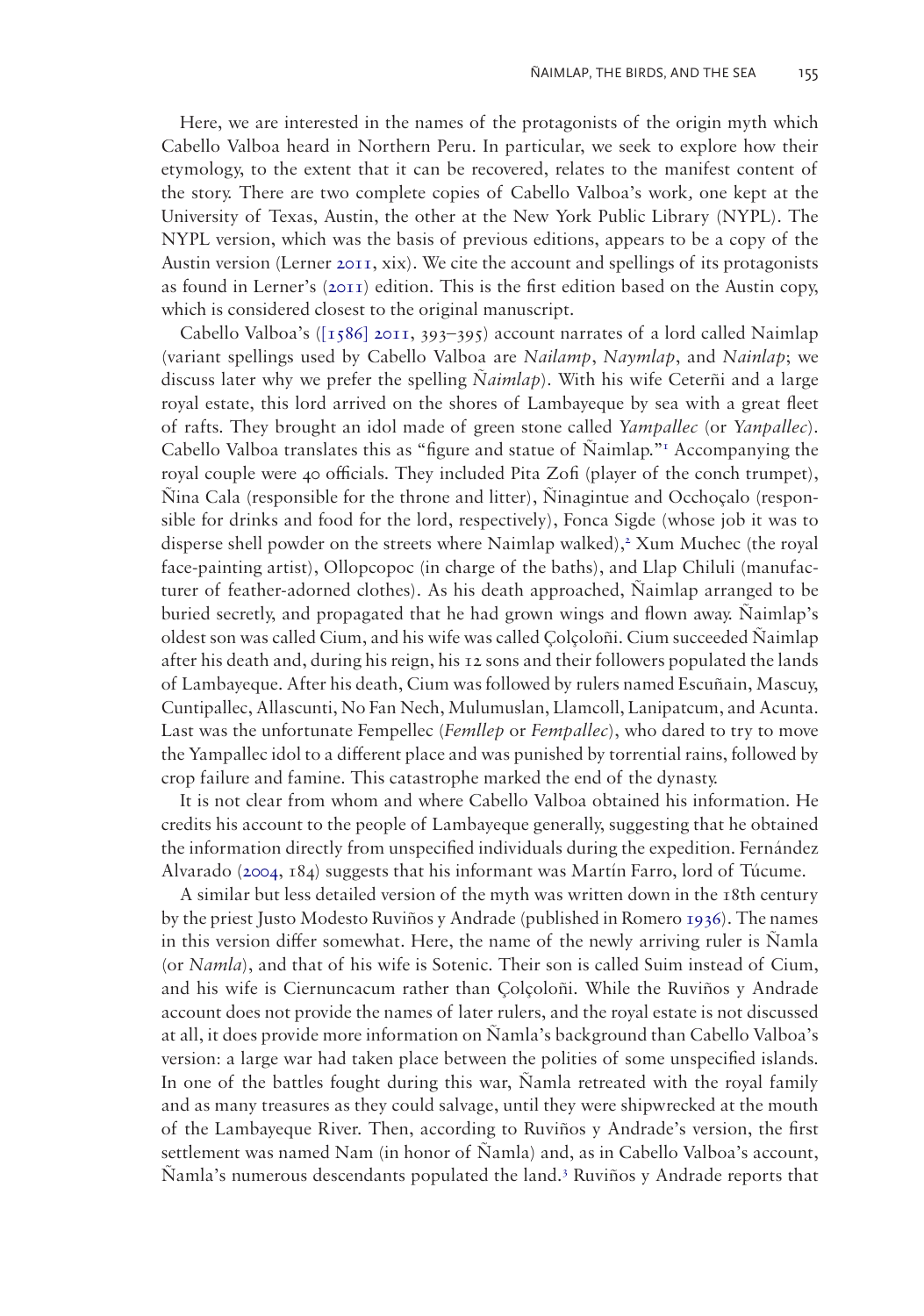they spread their language from Pacasmayo to Motupe and Olmos, and later as far as Tumbes, albeit in a "modified" form[.4](#page-9-3)

## The Ñaimlap legend and the Mochica language

<span id="page-2-10"></span><span id="page-2-8"></span><span id="page-2-5"></span><span id="page-2-1"></span>The language spoken in historical times in Lambayeque was Mochica. According to the preface to de la Carrera's ([1644\)](#page-10-2) Mochica grammar, it was spoken from the southern limits of the Sechura desert to the valley of the Chicama River in the south. It was also spoken in the Upper Piura Valley and several places in the highlands of Cajamarca. An extension to Olmos is also possible (see Urban [2015a](#page-12-0) for a review of the evidence). Mochica is the best documented of all the indigenous languages once spoken along the Peruvian Pacific coast, with the exception of a (presumably coastal) variety of Quechua documented by Santo Tomás [\(1560\)](#page-11-2) (although see Itier [2013](#page-10-3)). This is due to an early phase of documentation represented most prominently by de la Carrera's  $(1644)$  $(1644)$  colonial grammar, and then by the efforts of various ethnographers in the late 19th and early 20th centuries, including Ernst Middendorf, Hans Heinrich Brüning, and others, who worked with the last speakers of the language in the region of Eten. The lexical data from most sources are compiled in Salas García ([2002](#page-11-3)), and Brüning's data appear under Salas García's editorship as Brüning [\(2004\)](#page-10-4). Despite this substantial quantity of documentation, however, both lexically and grammatically significant gaps remain in our understanding of Mochica. An additional complication lies in Mochica's sound system, which contained sounds that were foreign to European ears and were not easily represented with the Latin alphabet. Therefore, uncertainties regarding the pronunciation of Mochica remain (cf. the differing interpretations regarding Mochica phonetics and phonology in Cerrón-Palomino [1995;](#page-10-5) Hovdhaugen [2004;](#page-10-6) and Torero [1997\)](#page-11-4).

<span id="page-2-9"></span><span id="page-2-7"></span><span id="page-2-6"></span><span id="page-2-4"></span><span id="page-2-2"></span><span id="page-2-0"></span>Salas García ([2012](#page-11-5), 22) claims that the names associated with the legend told by Cabello Valboa and Ruviños y Andrade derive from the Mochica language generally. However, apart from one case that we discuss below, he does not offer evidence for this claim. We believe that Salas García is mostly correct, but in many cases the analysis is much more difficult than his statement suggests, and in others even impossible. The paucity of available Mochica material and the inconsistent spelling practices make it impossible to provide etymologies for many names. Some of the names of the personages of the myth will thus probably remain opaque, but others, including that of the protagonist, have an apparent origin in the Mochica language[.5](#page-9-4) On the one hand, this is not surprising, since Mochica was still spoken in colonial times in the Lambayeque area and must have been the language of Cabello Valboa's and Ruviños y Andrade's informants. On the other hand, the names used in legends need not necessarily derive from the language spoken in that area. A relevant example from the Andes is the survival of Puquina and Aymara elements in the names of Inca rulers (Cerrón-Palomino [2012](#page-10-7)).

<span id="page-2-3"></span>We quote the names of Ñaimlap's dynasty and the mentioned courtiers as they appear when first published, i.e. in Lerner's ([2011\)](#page-11-0) edition of Cabello Valboa and Romero's [\(1936](#page-11-1)) edition of Ruviños y Andrade, except for the name of the founder himself, which we prefer to spell as Ñaimlap for reasons explained below. Over the course of time, a large number of mostly spurious alternative spellings have appeared in the exegetic literature. This occurred partially through attempts to etymologize the names and arrive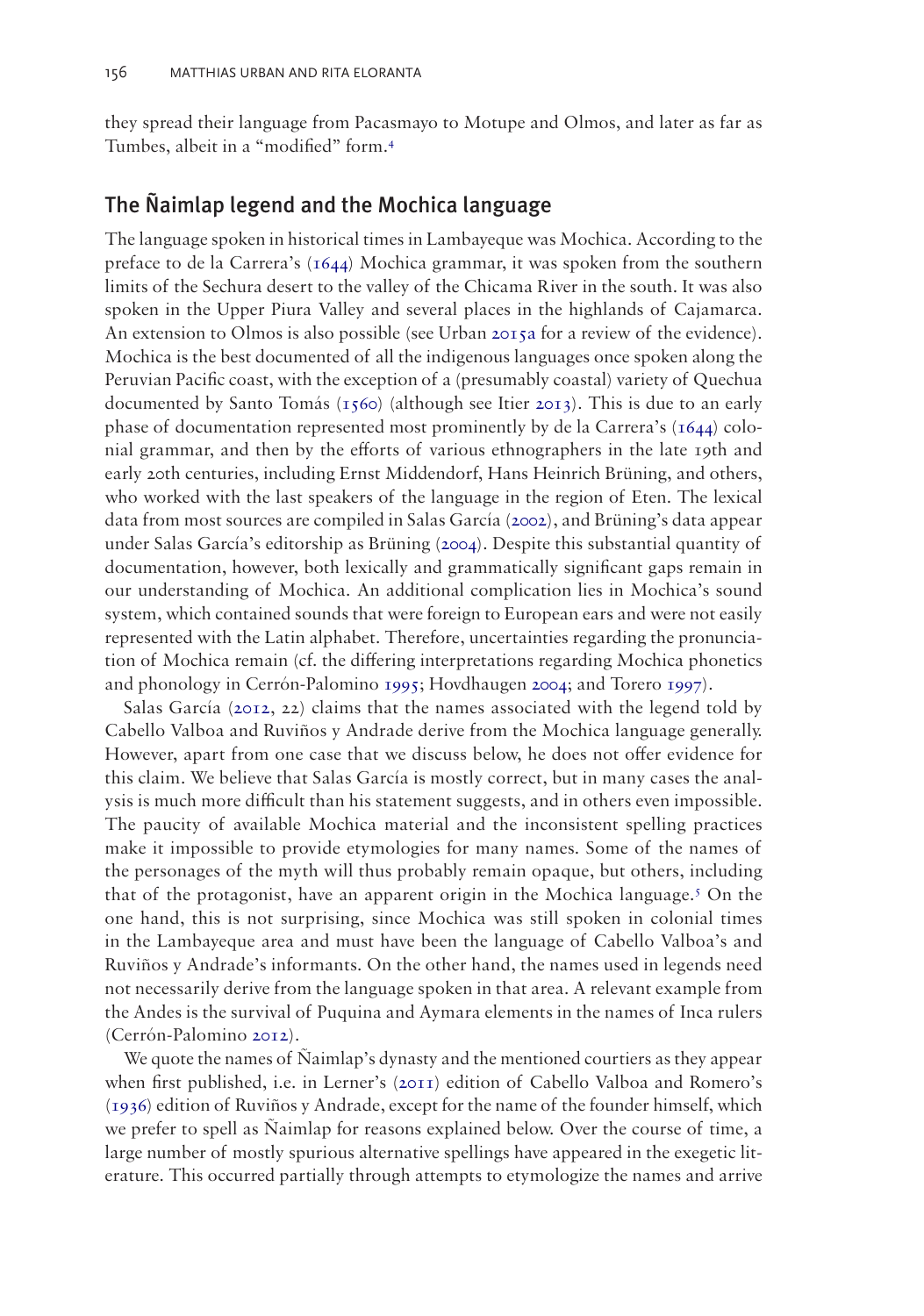<span id="page-3-4"></span>at a more appropriate representation than that appearing in the original sources, and partially through simple misreading (cf. Trimborn [1979](#page-12-1),  $17-25$ ).

<span id="page-3-3"></span><span id="page-3-2"></span>We begin our discussion with Ñaimlap himself. This is in many senses the most difficult name to etymologize, and the discussion is the most tentative and speculative of all that we provide. We do not wish to conceal this fact to avoid false impressions to non-linguists, but rather consider it important that the difficulties be born in mind. We point out problematic aspects of the discussion as it proceeds. Of all the variant spellings Cabello Valboa uses, we concur with Cerrón-Palomino ([1995](#page-10-5), 43–44 fn. 22) that Naimlap is the most adequate one in the light of Mochica phonotactics. Given the spelling Namla by Ruviños y Andrade and Cabello Balboa's spelling of Yampallec (related to the name of the personage this idol represented), we in addition assume that the initial nasal is palatal and hence use the spelling Ñaimlap. We noted earlier that this name indeed seems to derive from Mochica. More specifically, Ñaimlap's name likely has something to do with the Mochica word for "bird" (cf. Torero [2002,](#page-12-2) 229): de la Carrera records it as  $\langle$ ñaiñ $>$ , and both (approximate) pronunciation and meaning are confirmed by an array of independent sources (cf. Salas García [2002,](#page-11-3) 26). Rowe ([1948,](#page-11-6) 38 fn. 14) contests this identification on the basis of the formal difference between <ñaiñ> and the first syllable of the name. However, there are several plausible possibilities to account for the attested spellings and their deviation from  $\langle$ ñaiñ>. First, while the palatal nasal / $\eta$ / (represented orthographically by  $\langle \hat{n} \rangle$  is part of the phonological system of Spanish, its occurrence in word-initial and final position is very uncommon. This may have caused replacement by the closest sound available, i.e. the alveolar nasal /n/ in the onset of the initial syllable of the name as heard by Cabello Valboa. Second, a sequence [ɲl] presents articulatory difficulties, possibly leading to dissimilation of <ñaiñ> to <ñaim> even in Mochica itself.<sup>6</sup> The meaning of the element -lap remains unclear. The oft-cited identification of -lap with Mochica  $\langle \text{Id} \rangle$  "water," and the resulting interpretation of the name as "water bird," which goes back to Ruviños y Andrade himself (in Romero [1936,](#page-11-1) 363), is unlikely. First, as already pointed out by Cerrón-Palomino [\(1995](#page-10-5), 44 fn. 22), the final stop in Cabello Valboa's version of the name would lack an explanation. Second, Mochica, like English, has dependent-head order in compounds, so the resulting interpretation would necessarily be "bird water" rather than "water bird" (cf. Rowe [1948](#page-11-6), 38 fn. 15). Place and personal names do not help in the interpretation of -lap, either. It is not frequent in historically attested personal names from the Mochica-speaking area; known cases are Falla ~ Fallap (Zevallos Quiñones [1993a](#page-12-3)) and Facollape (Zevallos Quiñones [1989](#page-12-4), 107).[7](#page-9-6)

<span id="page-3-7"></span><span id="page-3-6"></span><span id="page-3-5"></span><span id="page-3-1"></span><span id="page-3-0"></span>We suggest the possibility of a different etymology of Lambayeque's mythological founder. Elera Arévalo [\(1998](#page-10-8): viii, 328) mentions <ñampal> as the common name of the osprey on Peru's North Coast[.8](#page-9-7) The osprey (*Pandeon haliaetus*) is a large raptor weighing up to 2 kg (Poole [2009\)](#page-11-7). The form <ñampal> is also attested elsewhere in anthropological sources; for instance, Watanabe [\(1995](#page-12-5), 87) mentions, along the form <ñampal>, also a variant  $\langle$ nian-pal $\rangle$ , and states that the coastal people consider the osprey as an indicator of successful fishing. These forms, however, are not attested in any of the lexical sources of Mochica. Even though a Mochica origin is therefore not secure, both variants,  $\leq$ ñampal> and  $\leq$ nian-pal>, are phonologically and phonotactically compatible with a Mochica origin, and the variant mentioned by Watanabe even shows the same variation regarding the presence or absence of an  $\leq i$  as the name of Naimlap in Cabello Valboa's account. To this one can add that the phonological presence of diphthongs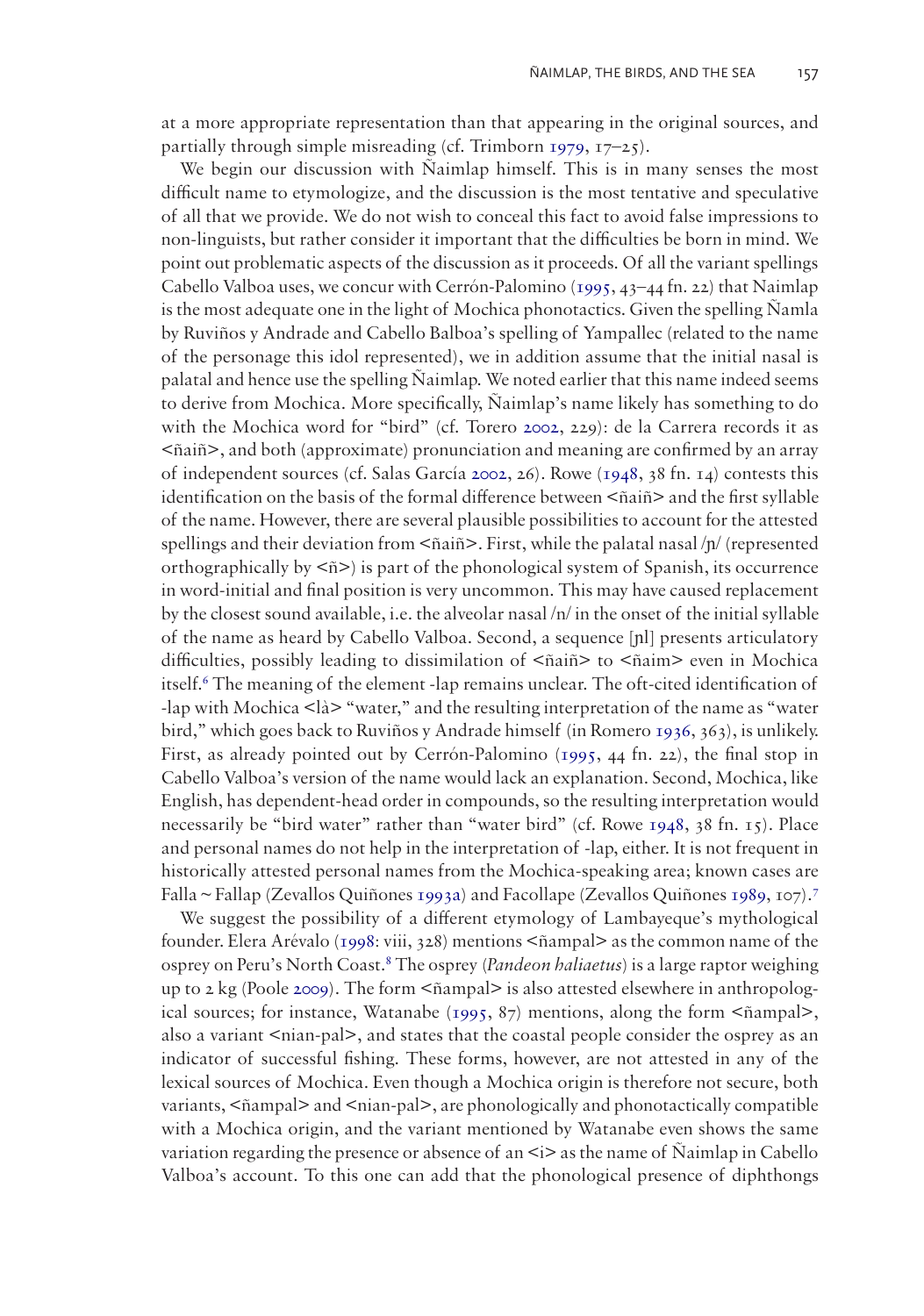in Mochica is denied by all modern interpreters (Cerrón-Palomino [1995;](#page-10-5) Hovdhaugen [2004](#page-10-6); Torero [1997,](#page-11-4) [2002](#page-12-2)). To Torero in particular, orthographic <i> is in some cases nothing more than a marker of a palatal consonantal environment. Could the name of the mythological Ñaimlap then etymologically go back to the Mochica word for the osprey? Disregarding the orthographic vowel sequence, the name of the ruler and the name of the raptor differ essentially only in the relative positioning of the plosive and the lateral in the final syllable, which are inverted with respect to each other. This kind of positional change is known as metathesis, a phonological process attested in many of the world's languages either as a part of their (morpho)phonological system or diachronically in their development. However, it is not a part of Mochica phonology or morphophonology to the extent that it is known to us. The apparent metathesis may well be a result of misrepresentations or mishearings on behalf of Cabello Valboa, or even errors of the publishers of the document, and they do not mean that a process of metathesis should be attributed to Mochica. Metathesis of a lateral with a bilabial plosive specifically is also found in the variant spellings of the last ruler of Ñaimlap's dynasty, which varies between *Fempellec* and *Femllep*. In addition, the variant Nailamp shows variation of the position of  $\leq m$  with regard to the other segments, a similar process that would need to be posited to account for the variation between Ñaimlap and <ñampal>. Comparable processes occur sporadically in variant spellings of placenames and personal names from the Mochica-speaking area. Without providing a sufficient account of the difference between the name of the osprey and the name of Ñaimlap, and without ultimately resolving the difficulties associated with it, the examples show that it is natural for variation to occur in Spanish representations of indigenous names involving the relative positioning of certain segments relative to one another. Accordingly, the likely Mochica name of the osprey is a possible source for the name of the legendary Ñaimlap. This interpretation would also be attractive because of links between the behavior of ospreys and the narrative content of the Ñaimlap account as told by Cabello Valboa. We return to this further below. However, we cannot be sure that the form <ñampal> is related to Ñaimlap's name. If <ñampal> contains <ñaiñ> "bird," there is also the problem of morpheme order, since modifiers precede heads in Mochica. In sum, the evidence is not conclusive, even though, either through  $\leq$  ñaiñ> or <ñampal>, Ñaimlap's name is likely connected to birds.

The name of the idol Yampallec is of relevance in this context too. If Yampallec indeed means "idol or statue of Ñaimlap," as Cabello Valboa says, the first syllable may represent  $\langle$ ñaiñ> "bird" as well, with derivations in form explained by  $\langle$ i> as a marker of a palatal environment in combination with regressive assimilation. If the names Ñaimlap and <ñampal> were etymologically identical, then a larger portion of the form Yampallec could be accounted for, and we would then be dealing with a form closer to <ñampal> in its unmetathesized form.

<span id="page-4-0"></span>However, the etymological interpretation of Yampallec has a number of problems of its own. We turn to these now. One question is the relation of the name of the Yampallec idol with the name of Lambayeque. De la Carrera [\(1644](#page-10-2), 129) translates  $\leq$ Nampaxllæ $\geq$ as "to Lambayeque." This form has the expected initial palatal nasal. It also shows the presence of a locative case suffix with the form <–Vc>. Centuries later, Middendorf  $(1892, 64)$  $(1892, 64)$  records  $\langle$ ñampa $\vert$ ek $\rangle$ , and Brüning [\(2004](#page-10-4), 40)  $\langle$ nyampášek $\rangle \sim \langle$ nyampášik $\rangle$  $\sim$  <nyampášk>. In both cases, the meaning is given simply as "Lambeyeque." Either the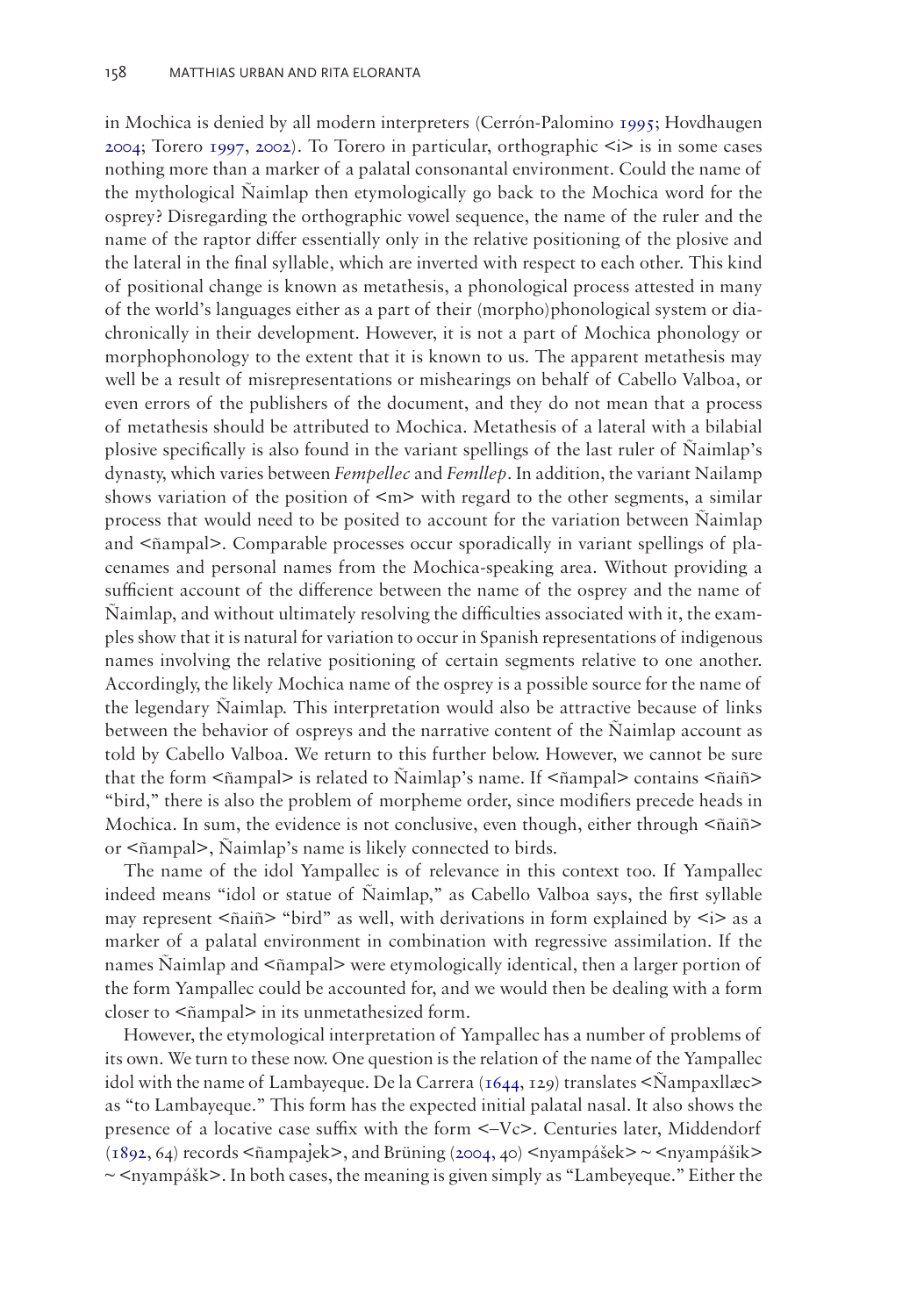locative ending fused with the root and lost its meaning (indeed  $\leq$ -Vc $\geq$  appears to have been unproductive in 17th century Mochica; Hovdhaugen [2004,](#page-10-6) 23), or it is deleted in de la Carrera's example through haplology.<sup>[9](#page-9-8)</sup> These forms, at any rate, could be identified etymologically with Cabello Valboa's Yampallec. If the connection with the name of Ñaimlap himself is brought into play too, then the form could be translated as "at the osprey," "at Ñaimlap," or, less faithful to the Mochica structure, "osprey place." This is not without problems, however, as  $\langle x \rangle$  is used by de la Carrera [\(1644](#page-10-2)) to represent a sound in the Mochica language that was foreign to Spanish. There is no consensus regarding its phonetic reality. Hovdhaugen [\(2004](#page-10-6)) interprets it as a retroflex fricative [ $\S$ ], Cerrón-Palomino ([1995](#page-10-5)) as a palatal fricative with lateral release [ $\varsigma^1$ ], Salas García  $(2002)$  $(2002)$  as an alveolar lateral fricative [ł], and Torero [\(1997](#page-11-4)) as a palatal or postpalatal voiceless lateral. By the early 20th century, the segment had lost its lateral character (Cerrón-Palomino [1995,](#page-10-5) 153–154). It would be odd under any proposed phonetic interpretation of  $\langle x \rangle$  that the Mochica sequence  $\langle \tilde{N}$ ampaxll $\rangle$  should give  $\langle \tilde{n}$ ampal $\rangle$  in local Spanish. In addition, the entire sequence  $\leq$ -pallec $\geq$   $\leq$ -pellec $\geq$  recurs in other names of Ñaimlap's successors, whereas an analysis of Yampallec as "at the osprey" requires the assumption of a morphemic break that is not easily reconcilable with this.[10](#page-9-9) Finally, the meaning "at" in the translation of Yampallec is somewhat problematic, since the usual translation of the case into English requires the prepositions "in" or "on," and rarely "to," but not "at" (Hovdhaugen [2004](#page-10-6), 23–24).

Indeed, there are alternative explanations of the names Yampallec and Lambayeque. For instance, Brüning ([2004](#page-10-4), 40) records  $\langle$ -syam $\rangle$  "smoke." Glosses for the entries <nyampášek> ~ <nyampášik> ~ <nyampášk> "Lambayeque" suggest that Brüning himself thought of an etymology involving  $\langle \text{nyam} \rangle$ , specifically, that the word means literally "clay jug of smoke". This etymology presents fewer problems on the formal side, but it remains unclear how the semantics would relate to both Ñaimlap's idol and the lands of Lambayeque.

<span id="page-5-0"></span>A third interpretation is offered by Torero [\(2002,](#page-12-2) 229) and Cerrón-Palomino [\(2008](#page-10-9), 157 fn. 5). They suggest that  $\langle$  paxllæc $\rangle$  "lima bean" forms the second part of <Ñampaxllæc>. This word is attested in late sources on Mochica, but not in de la Carrera ([1644\)](#page-10-2). It is inferred for Carreran Mochica, however, from the following untranslated sentence in de la Carrera's [\(1644](#page-10-2), 116) grammar:

mit c-an moiñ pexllæc bring BEN-IMP 1SG(DAT) pexllæc "bring me pexllæc!["11](#page-9-10)

The form  $\leq$  pexllæc $\geq$  in this example and the final syllables of  $\leq$ Nampaxllæc $\geq$  are the only supposed occurrences of  $\langle$  paxllæc $\rangle$  "lima bean" in de la Carrera's grammar. We have reservations about this interpretation. First, the quality of the vowel in the first syllable remains problematic, in spite of Salas García's ([2012,](#page-11-5) 56) attempt to reconcile the two variants. Then again, Brüning  $(2004, 45-47)$  $(2004, 45-47)$  records words for "(lima) bean" with a high or mid vowel in the initial syllable, yet in  $\langle$ nyampášek $\rangle \sim \langle$ nyamp ášik>  $\sim$  <nyampášk>, the vowel quality is consistently low. But in particular, we find the etymology semantically unconvincing in the absence of a solid foundation for the semantic connection between lima beans and the Yampallec idol. Mentioning Moche iconography, Torero ([2002,](#page-12-2) 229) suggests that  $\langle$  paxllæc> had a secondary meaning,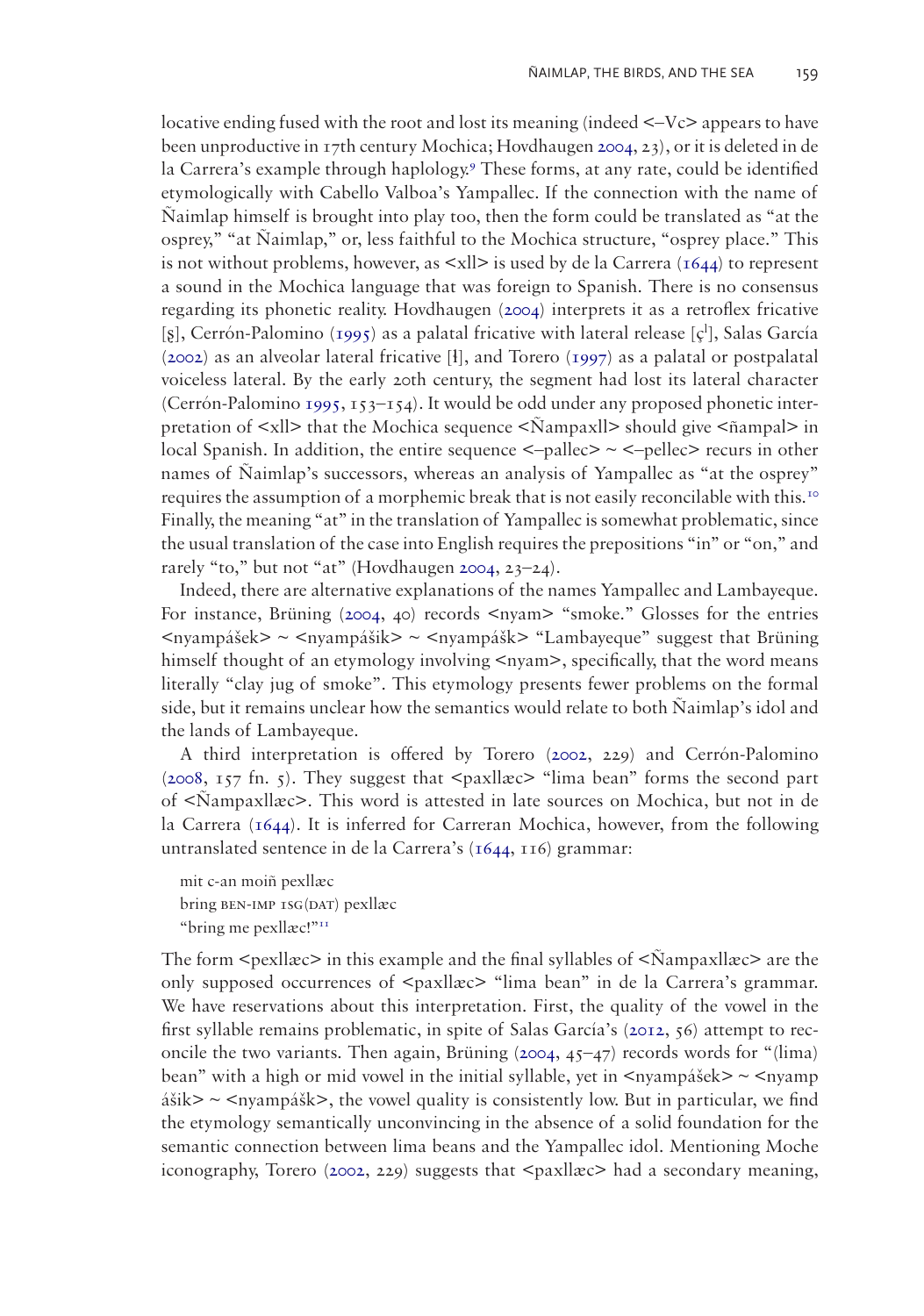<span id="page-6-1"></span><span id="page-6-0"></span>"figure, sign," which is not attested in the lexical sources of Mochica. Then, Ñampaxllæc could indeed mean "figure or statue of Ñaimlap," as Cabello Valboa says. However, Torero does not tell us what the relevance of the iconography is. He may simply have noted anthropomorphized lima beans in Moche iconography, leading him to assume a reading of "figure." If this is based on Larco Hoyle's (e.g. [1944\)](#page-11-9) interpretation of incised patterns on archaeologically recovered lima beans as a form of writing, it should be pointed out that this is extremely controversial, and a number of other interpretations are preferred by Moche iconographers (cf. e.g. Hocquenghem [1984\)](#page-10-10). Furthermore, the interpretation has the disadvantage that Fempellec and Cuntipallec, later rulers of the Ñaimlap dynasty who were made from flesh and bones and not green stone, would have been called lima beans and/or figures or statues (unless Torero thought that their names do not contain  $\langle$ paxllæc $\rangle$ ). Urban [\(2015b\)](#page-12-6) suggests that the proposed presence of the word for lima bean in the name of Pallesmassa, one of the rulers of Lambayeque after the Fempellec flood, is spurious. The form is present, but in its function as a numeral classifier for hundreds rather than utilizing its lexical meaning. Thus, the etymologies of the Yampallec idol and <Ñampaxllæc> "Lambayeque" remain problematic, and neither etymology should be accepted uncritically.

<span id="page-6-2"></span>The name of Ñaimlap's grandson Escuñain is more easily etymologized through Mochica: the final element can be identified as a variant of  $\langle$ ñaiñ> "bird" showing depalatalization of the final nasal;  $\leq$ eizcu $\geq$  is glossed as "hijada" by de la Carrera ([1644,](#page-10-2) 178). This is a variant spelling of Spanish *ijada*, which denotes the cavities between the lower ribs and the hipbone. The term was later recorded as <eiscu, eisku> and glossed as "die Waise" (i.e. "the orphan") by German ethnographer Ernst Middendorf [\(1892,](#page-11-8) 49), but as "die Weiche" (i.e. "the loins;" the word is archaic in present-day German) in a list of body-part terms 10 pages later ([1892,](#page-11-8) 59). We assume the meaning "orphan" is an error that results from the phonological similarity between the words for "orphan" and "loins" in Middendorf's metalanguage, German. It is significant that <eizcu> appears to be made up of <eiz> "son, daughter" and a rare derivational suffix <–cu>. Other words containing this suffix are <çiad-cu> "inclined to sleep," <ñang-cu> "male," <lecɥ-cu> "pinky" (all from de la Carrera [1644](#page-10-2) in Salas García [2002](#page-11-3), 26) and <chär-ku> "proud" (Middendorf [1892\)](#page-11-8). For <lecɥ-cu> "pinky," Middendorf records <jech-ku> "thumb." A clear derivation base can be found for only two of these words: <ñang> "husband" (de la Carrera [1644](#page-10-2); later authors also recognize the meaning "man," cf. Salas García [2002,](#page-11-3)  $26$ ) and  $\leq$  lecq> "head."<sup>[12](#page-9-11)</sup> From these examples, no clear semantics for the  $\leq$ -cu> suffix can be deduced. One can speculate that the body cavities denoted by <eizcu> were conceived as relevant to pregnancy alongside the womb as the place where the foetus develops ("uterus" in Mochica is <eiztic> according to de la Carrera [1644](#page-10-2), 180). So, what does this mean for the interpretation of Escuñain's name? The interpretation that sticks most closely to its apparent structure would suggest that it refers to a bird still in the <eizcu>, i.e. unborn and in the state of development. Another possibility would be that <eizcu> carried another unrecorded meaning related semantically to that of the derivation base <eiz>, and that it is this unrecorded meaning which was implied when Escuñain's name was conceived. Regardless of the meaning, the etymology is solid on purely formal grounds.

Other officers or successors of the legendary Ñaimlap, whose names may be connected with the names of birds, are Llap Chiluli, who manufactured clothes adorned with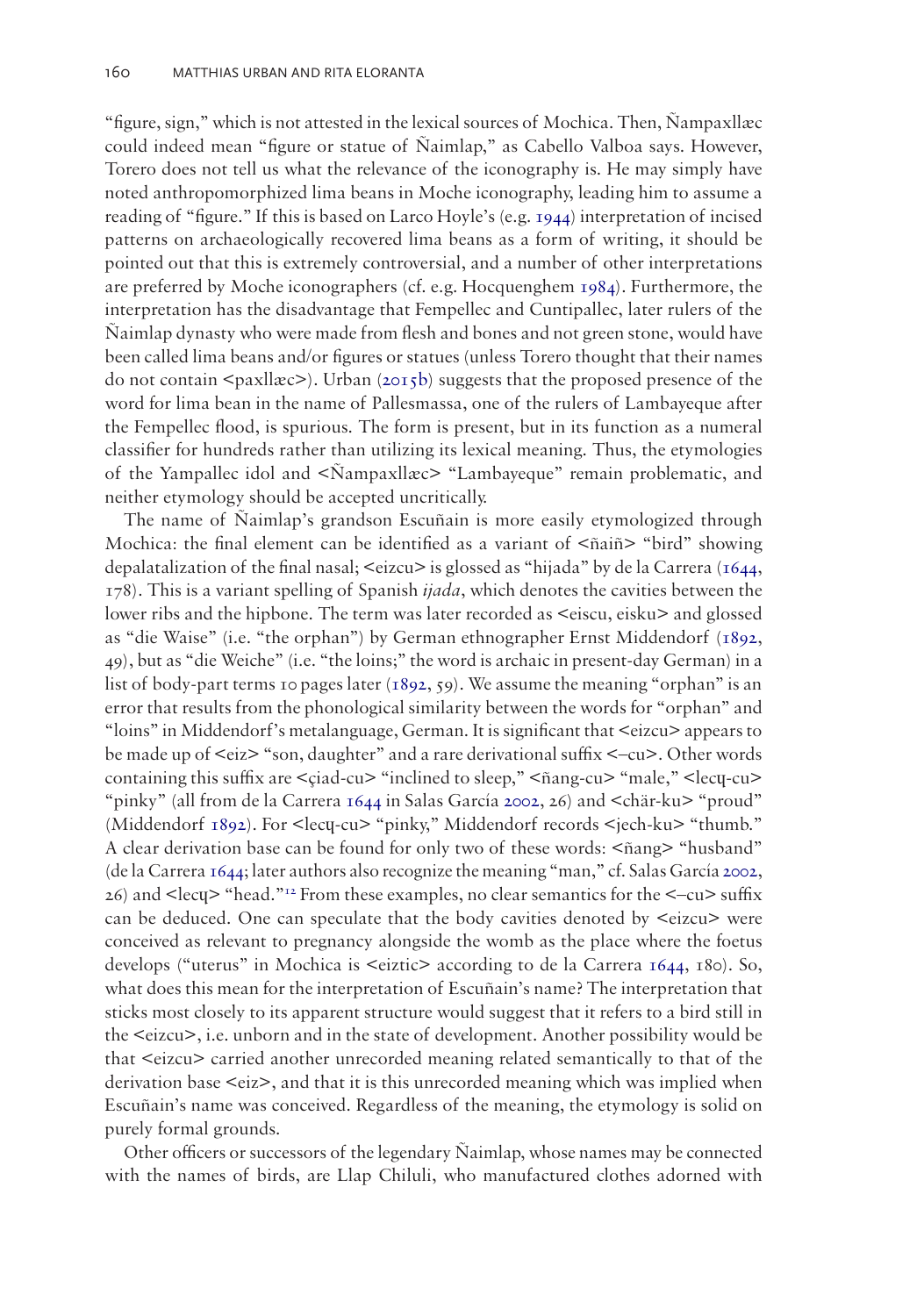feathers, Llamcoll, and Fempellec. For Llap Chiluli, similarities with <cucûli> "dove" and <cɥelû> "hawk" (de la Carrera [1644](#page-10-2) in Salas García [2002](#page-11-3), 92, 94) can be noted. Llamcoll may be compared with  $\langle \rangle$ yam $\rangle$  "turkey vulture" (Brüning [2004](#page-10-4), 31), and Fempellec with <fiñ>. According to de la Carrera [\(1644\)](#page-10-2) as quoted in Salas García [\(2002](#page-11-3), 96), this is the name of a kind of bird associated with prophecies; Middendorf  $(1892)$  $(1892)$  has  $\leq$ fiñ $\geq$  "penguin." All these connections are tenuous, however, and the resemblances to the Mochica bird names could be coincidences.<sup>13</sup> The same would be true of attempts to connect Llamcoll's name with <llam> "thin, delicate" and/or <col> "llama" (on this term see below). In the latter case the different quality of the lateral would be particularly problematic.

Maritime connections can be seen for at least one member of Ñaimlap's royal court. As stated above, Salas García [\(2012](#page-11-5)) claims that most names of the Ñaimlap dynasty are recognizably Mochica in origin, but provides an etymology of only one: Ñina Cala, the official responsible for the throne and royal litter, which appears to translate literally as "llama of the sea:"  $\leq \|i\|$  indeed means "sea" in Mochica, and  $\leq$ col> is attested in the colonial sources with the meaning "horse," but this is a clear case of semantic change in lexical acculturation. The original meaning must have been "llama." The  $\langle n \rangle$  in  $\tilde{N}$ ina is well interpretable as the  $\leq$ -ng> allomorph of the Mochica genitive (or oblique). Regarding the final vowels, Salas García ([2012,](#page-11-5) 25) says that they are "auxiliary."<sup>14</sup> We believe that this statement can be refined as follows: the first instance probably corresponds to a final vowel <o> which is found in several instances on dependents in de la Carrera's [\(1644\)](#page-10-2) grammar. The function remains unclear. The second instance, in contrast, is best explained as an adaptation to the phonotactics of Spanish.

<span id="page-7-1"></span><span id="page-7-0"></span>The etymological associations we have discussed so far are connected to the content of the Ñaimlap legend itself. Regarding Ñina Cala, it is notable that indeed the llama was the pre-Columbian beast of burden, while the maritime reference corresponds to Ñaimlap's arrival by sea (cf. Salas García [2012](#page-11-5), 22). In addition, avian characters are suggested by the names of at least two of the legend's protagonists. This is the case for the name of Ñaimlap's grandson Escuñain, and also for that of the legendary founder figure himself. In the manifest content of the legend, Naimlap's avian character is suggested by the fact that he brought with him a specialist specifically responsible for making clothes adorned with feathers, Llap Chiluli (a craft pre-Columbian Peruvian artists excelled in, see King [2012](#page-11-10)). More significantly, recall too that Ñaimlap had spread a story on his death bed about growing wings and flying away, invoking precisely the avian character suggested by his name. If, as we have suggested as a possibility, the mythological personage Ñaimlap could indeed be identified etymologically with the name of the osprey specifically, the structure of the myth would show striking correlations with the raptor's behavior: like the mythological Ñaimlap, the osprey has strong connections with the sea; because of its fish-based diet, the species is bound to maritime or inshore habitats. Also, like Ñaimlap, it arrives from faraway foreign lands at a certain point in the year. Significant osprey populations are migratory, especially those for whom cold winters in the northern latitudes do not allow for enough calorie intake in all seasons. These populations, especially those of the subspecies *Pandion haliaetus carolinensis*, migrate from breeding places in North America to the south as far as Chile and southern Brazil (Poole [2009\)](#page-11-7). In Peru, they are observed most commonly on the coast, from April to October (Schulenberg et al. [2007,](#page-11-11) 110). Their arrival correlates with the summer period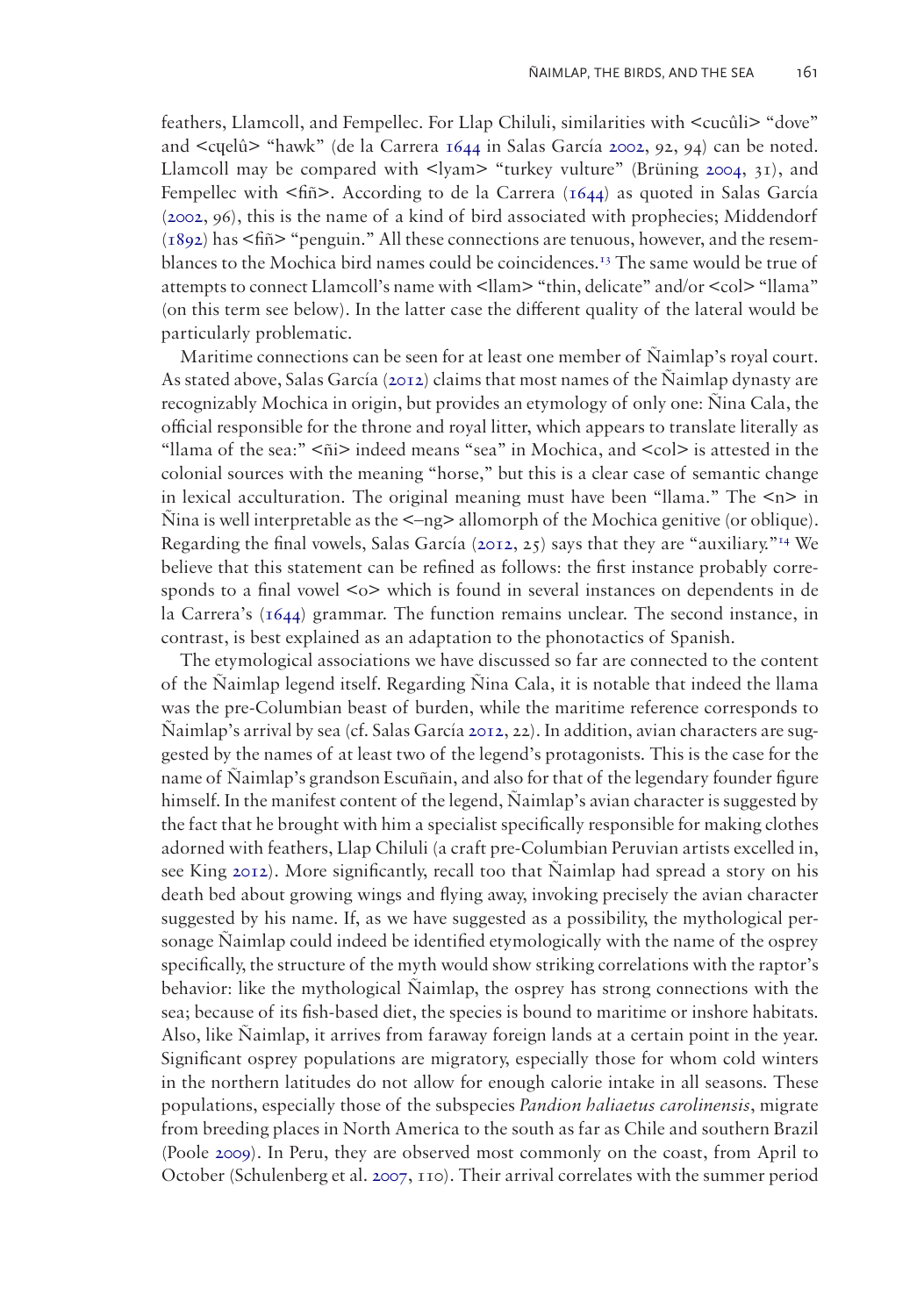in the southern hemisphere, that time when the rivers intersecting the coastal desert would begin to carry water again after running dry during the winter and thus marking the beginning of fertility and the crop-planting season. The ospreys observable in Peru arrive from the north, and the same is frequently, although not uncontroversially, assumed for Ñaimlap[.15](#page-9-14) We cannot be sure, however, whether indeed the basis of the mythological Ñaimlap is the osprey because the etymology presents some difficulties.

#### Final reflections

In this article, we have analyzed the Ñaimlap legend in a self-contained manner from the point of view of Mochica linguistics, and have shown that the maritime and avian associations of the plot correspond, with greater or lesser degrees of certainty, to the etymology of some of its protagonists. Such an analysis can stand on its own and does not in principle require support from other disciplines.

On the other hand, we also believe that more complete insights into the pre-Colombian North-Coast cultures may emerge when considering the evidence from multiple disciplines, and we hope that our contribution from linguistics can serve as a building block for detailed future studies of this kind. As the linguistic analysis confirms, the Ñaimlap account is one instance of a more general preoccupation with avian motives in Andean cultures (e.g. Fernández Alvarado [2004;](#page-10-1) Yakovleff, [1932](#page-12-7)). Makowski ([2001,](#page-11-12) 146) notes that transformation of anthropomorphic deities into birds is a frequent Andean theme.<sup>16</sup>

<span id="page-8-5"></span><span id="page-8-4"></span><span id="page-8-2"></span><span id="page-8-1"></span><span id="page-8-0"></span>In the case of Ñaimlap, these motives are linked in a double conceptual and linguistic fashion with maritime topics (cf. the analysis of the name Ñina Cala), as is to be expected for maritime-adapted societies such as those of Peru's North Coast. In addition, some of the myth's features are apparently deeply entrenched in North-Coast culture more generally.[17](#page-9-16) The notion of a foreign arrival via the sea, for one, is not unique, but part of broader North-Coast traditions, as the case of Taycanamo, the mythical founder of the Chimú dynasty according to the anonymous 1604 genealogy (published by Vargas Ugarte [1936](#page-12-8)) and the origin myth of Eten (Liza [1967](#page-11-13)) show. Furthermore, the legend of the creator god Con (told by López de Gómara ([\[1552\] 2012](#page-11-14), 238) and other chroniclers), also speaks of an arrival from a faraway land, suggesting that this is a general and widespread part of North-Coast mythology (Rostworowski de Diez Canseco [1989,](#page-11-15) 167–168). As such, the Ñaimlap legend is of considerable importance as a testimony of the pre-Columbian cultures of the North Coast, reflecting their unique characteristics as well as their relationships to a broader Andean cultural area.<sup>18</sup> We hope that a linguistic analysis of the names of its protagonists can further deepen the understanding of its contents.

## <span id="page-8-3"></span>Acknowledgements

This research was funded by the European Research Council under the European Union's Seventh Framework Programme (FP7/2007–2013)/ERC grant agreement no. 295918. We would like to thank Willem F. H. Adelaar, Rodolfo Cerrón-Palomino, Nicholas Q. Emlen, Anne-Marie Hocquenghem, and Eugénie Stapert for commenting on earlier drafts of this article. Errors of fact or interpretation are solely our responsibility.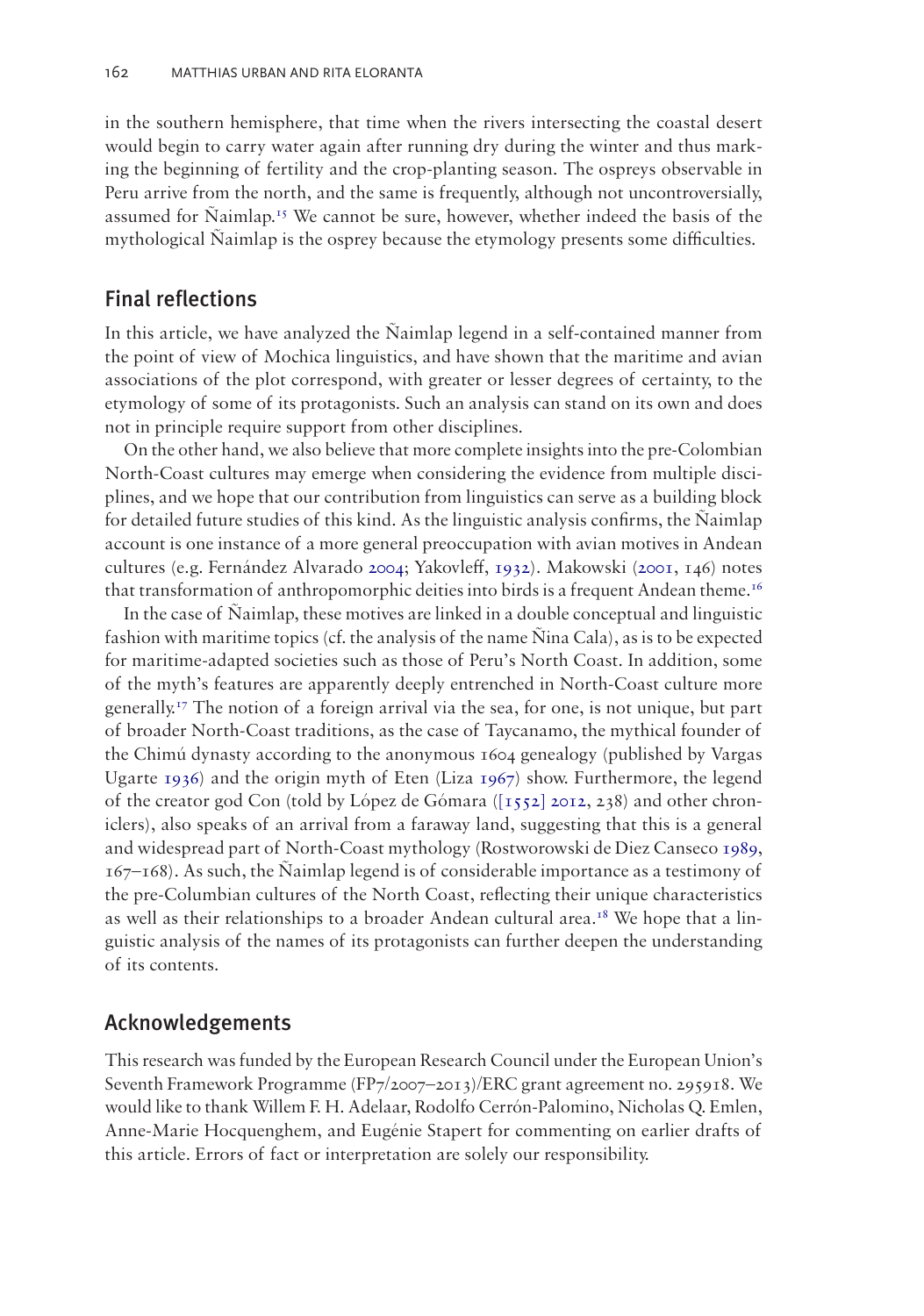#### Notes

- <span id="page-9-0"></span><sup>1.</sup> "figura y estatua de Naimlap."
- <span id="page-9-1"></span>2. Presumably the shell powder was from the highly prized Spondylus, but this is not explicit (cf. Cordy-Collins [1990](#page-10-11), 395).
- <span id="page-9-20"></span><span id="page-9-2"></span>3. Indeed, Brüning ([\[1922\] 1989](#page-10-12), 20–21) and Romero ([1936,](#page-11-1) 362) point out that Ñan or Nam alone is also the name of an old *parcialidad*.
- <span id="page-9-3"></span>4. "adulterada en mucha parte" (Romero [1936,](#page-11-1) 362).
- <span id="page-9-32"></span><span id="page-9-4"></span>5. In the origin myth of Eten (Liza [1967](#page-11-13) in Netherly [2009,](#page-11-16) 145, 152), the voyagers already speak Mochica.
- <span id="page-9-5"></span>6. Note, however, that Cabello Valboa's variant spelling *Nainlap* retains a point of articulation closer to the presumed original.
- <span id="page-9-6"></span>7. We note that it is more frequent in toponyms, in particular from the Chicama Valley, e.g. Collap, Copilap, Facallape, Fonlape, Jejelape, and Tulape. The only similar name from Moche is Fallape (Zevallos Quiñones [1993b](#page-12-9)). This observation may not be relevant, however, since such names are also attested with some frequency in the Chachapoyas area (e.g. Cuelap, Conílape, and Yálape). Accordingly, such placenames may belong to an old toponymic stratum rather than one associated with the Mochica language.
- <span id="page-9-7"></span>8. We use the author's full name for all three publications we cite. However, it is stated in this form only in the 1998 publication. The author is credited as "Carlos G. Elera" in the 1993 publication, and as "Carlos Elera" in the 2006 publication.
- <span id="page-9-8"></span>9. It is also worth noting that the Mochica language distinguished possessed from non-possessed stems. For one class of nouns, the non-possessed stem is formed with the suffix  $\langle -V \rangle c$  and the possessed stem with the suffix  $\langle -(V)r \rangle$ . These nouns are frequently deverbal in origin (Hovdhaugen [2004,](#page-10-6) 20). It is possible or even likely that <paxllæc> is such a noun, in which case the verb <paxll-> "return, come back", which occurs in the translation of the Salve Regina (de la Carrera [1644,](#page-10-2) 210), suggests itself as a derivation base.
- <span id="page-9-9"></span><sup>10.</sup> Brüning ([\[1922\] 1989,](#page-10-12) 20–21) points out that both –ñan and –pallec (or variants) recur in both personal and placenames of Lambayeque; Ñan alone is also the name of an old *parcialidad*.
- <span id="page-9-10"></span><sup>11.</sup> Abbreviations: BEN "benefactive," IMP "imperative," sG "singular," and DAT "dative."
- <span id="page-9-11"></span><sup>12.</sup> This lends support to the meaning provided by Middendorf; a typological parallel is found in Turkish *baš*-*parmak* (Cowan and Rakušan [1998,](#page-10-13) 79).
- <span id="page-9-12"></span><sup>13.</sup> Brüning [\(\[1922\] 1989](#page-10-12), 27–28) separates the name as Llapchi-llulli, citing the personal names Minollulli and Chucullulli and the place name Ciarciallulli as relevant analogies.
- <span id="page-9-13"></span><sup>14. "sirven de apoyo."</sup>
- <span id="page-9-14"></span>15. Cabello Valboa actually speaks of Ñaimlap's arrival from the "suprema parte." Means' ([1931](#page-11-17)) translation

suggest that this implies arrival of Ñaimlap from the north; however, for the Spaniards the adjective *supremo* may well have implied the south (e.g. Rowe [1948,](#page-11-6) 37). The fact that in the highly similar origin myth of Eten (Liza [1967](#page-11-13) in Netherly [2009](#page-11-16), 145, 152) the north is unambiguously identified may point towards the former interpretation.

- <span id="page-9-19"></span><span id="page-9-15"></span>16. Conceptual associations of Andean rulers with birds are also reflected onomastically elsewhere: the Inca title Guaman (and variant transcriptions) is actually nothing else than the Quechua word for "hawk" ( <proto-Quechua \*waman "hawk"), and Atahualpa is literally *atawwalpa*̃ "bird of good fortune" (Parker [1969](#page-11-18), 53).
- <span id="page-9-37"></span><span id="page-9-33"></span><span id="page-9-26"></span><span id="page-9-25"></span><span id="page-9-16"></span> $17.$  The apparent embeddedness of the  $\tilde{N}$ aimlap myth into a broader North-Coast cultural context also may be visible iconographically through time, although this interpretation is somewhat vexed. For instance, it has been argued that the avian character of the legendary Ñaimlap is reflected in attributes of the Sicán deity, the ubiquitous hallmark of Middle Sicán iconography (cf. Elera [2006](#page-10-14), 66–67). Kauffmann Doig ([1978,](#page-10-15) 497) suggests identifying Ñaimlap and the avian Sicán deity generally and Elera [\(2006](#page-10-14), 66–67) holds that the Sicán deity is Ñaimlap's representation. However, it could be argued that the Sicán lord cannot be reduced to a simple avian deity, nor be exhaustively explained through reference to the Ñaimlap account. The iconographic evidence suggests a much more complex character, appearing in a diversity of roles and contexts (Shimada and Samillán Torres [2014](#page-11-19)). In a quite different manner, ospreys play a role in Moche iconography too (Donnan and McClelland [1999,](#page-10-16) 136; Lunsford et al. [2006,](#page-11-20) 152; Makowski [2001](#page-11-12), 152; Yakovleff [1932](#page-12-7)). Possibly there are still earlier representations in Chavín and Cupisnique iconography (Elera [1993,](#page-10-17) 249; Salazar and Burger [2001](#page-11-21), 68). We are not qualified to judge if the possible etymology of Ñaimlap's name can be felicitously brought in a connection with these facts, but if aspects of the conceptual structure of the Ñaimlap myth, in particular the arrival from a foreign land via the sea, could have Moche roots (Bourget [2008,](#page-10-18) 286–287), the possibility remains open.
- <span id="page-9-38"></span><span id="page-9-36"></span><span id="page-9-35"></span><span id="page-9-34"></span><span id="page-9-31"></span><span id="page-9-30"></span><span id="page-9-29"></span><span id="page-9-28"></span><span id="page-9-27"></span><span id="page-9-24"></span><span id="page-9-23"></span><span id="page-9-22"></span><span id="page-9-21"></span><span id="page-9-18"></span><span id="page-9-17"></span><sup>18.</sup> This would follow an allegorical interpretation of the legend which describes and perhaps justifies the official institutions (cf. Cordy-Collins [1990,](#page-10-11) 394; Moseley [2001](#page-11-22), 261; Netherly [1990](#page-11-23); and Zuidema [1990](#page-12-10) for different aspects). To this one could add the significance of the number 40 in Andean cultures (cf. Donnan [2009](#page-10-19)) and the fact that Ñaimlap's secret burial corresponds well with funerary practices of North-Coast rulers at Chan (Moore [2004](#page-11-24)) and Huaca Loro (Shimada et al. [2004,](#page-11-25) 387–388, who explicitly make the connection with the Ñaimlap legend). For the possibility of historical interpretations see Brüning [\(\[1922\] 1989\),](#page-10-12) Donnan [\(1990, 2011\)](#page-10-19), and Fernández Alvarado [\(2004\)](#page-10-1).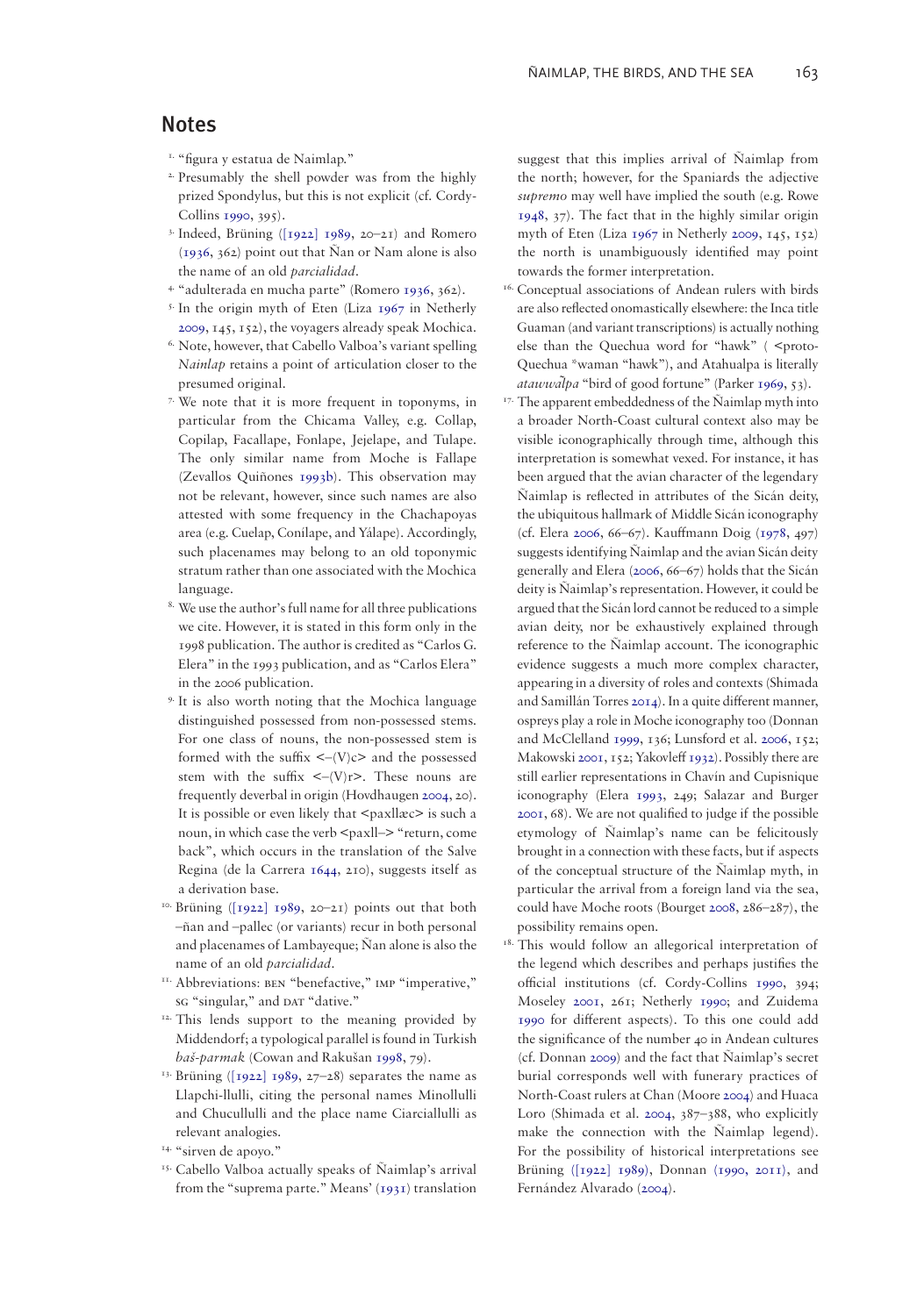## Bibliography

- <span id="page-10-18"></span>Bourget, Steve. [2008](#page-9-18). "The third man: Identity and rulership in Moche archaeology and visual culture." In *The art and archaeology of the Moche. An ancient Andean society of the Peruvian North Coast*, eds. Steve Bourget and Kimberly L. Jones, 263–288. Austin: University of Texas Press.
- <span id="page-10-12"></span>Brüning, Enrique. [\(1922\) 1989](#page-9-19). *Estudios monográficos del departamento de Lambayeque* [Monographic studies of the department of Lambayeque], Ed. James M. Vreeland, Jr. Chiclayo: Sociedad de Investigación de la Ciencia, Cultura y Arte Norteño SICAN.
- <span id="page-10-4"></span>Brüning, Hans Heinrich. [2004](#page-2-0). *Mochica Wörterbuch. Diccionario mochica. Mochica – Castellano / Castellano – Mochica* [Mochica dictionary. Mochica-Spanish / Spanish-Mochica], Ed. José Antonio Salas García. Lima: Universidad de San Martín de Porres (USMP), Escuela Profesional de Turismo y Hotelería.
- <span id="page-10-0"></span>Cabello Valboa, Miguel. [\(1586\) 2011](#page-0-0). *Miscelánea Antártica* [Antarctic Miscellanea]. Ed. Isaías Lerner. Seville: Fundación José Manuel Lara.
- <span id="page-10-2"></span>Carrera, Fernando de la. [1644.](#page-2-1) *Arte de la lengua yunga de los valles del obispado de Truxillo del Peru, con un confessonario, y todas las oraciones Christianas, traducidas en la lengua, y otras cosas* [Grammar of the Yunga language of the valleys of the archbishopric of Trujillo, Peru, with a confessionary and all Christian prayers translated to the language, and other items]. Lima: Ioseph de Contreras.
- <span id="page-10-5"></span>Cerrón-Palomino, Rodolfo. [1995.](#page-2-2) *La lengua de Naimlap (reconstrucción y obsolescencia del mochica)* [The language of Naimlap (reconstruction and obsolescence of the Mochica language)]. Lima: Fondo Editorial de la Pontificia Universidad Católica del Perú.
- <span id="page-10-9"></span>Cerrón-Palomino, Rodolfo. [2008.](#page-5-0) *Voces del Ande. Ensayos sobre onomástica andina* [Andean words. Essays on Andean onomastics]. Lima: Fondo Editorial de la Pontificia Universidad Católica del Perú.
- <span id="page-10-7"></span>Cerrón-Palomino, Rodolfo. [2012.](#page-2-3) Unravelling the enigma of the 'Particular Language' of the Incas. In *Archaeology and language in the Andes: A cross-disciplinary exploration of prehistory*, eds. Paul Heggarty and David Beresford-Jones, 265–294. Oxford/New York: Oxford University Press/The British Museum.
- <span id="page-10-11"></span>Cordy-Collins, Alana. [1990.](#page-9-20) Fonga Sidge, shell purveyor to the Chimu kings. In *The northern dynasties: Kingship and statecraft in Chimor*, eds. Michael E. Moseley and Alana Cordy-Collins, 393–417. Washington, D.C.: Dumbarton Oaks Research Library.
- <span id="page-10-13"></span>Cowan, William, and Jaromira Rakušan. [1998](#page-9-21). *Source book for linguistics*. 3rd ed. Amsterdam/Philadelphia: John Benjamins.
- Donnan, Christopher B. 1990. "An assessment of the validity of the Ñaimlap dynasty. In *The northern dynasties: Kingship and statecraft in Chimor*, eds. Michael E. Moseley and Alana Cordy-Collins, 243–274. Washington, D.C.: Dumbarton Oaks Research Library.
- <span id="page-10-19"></span>Donnan, Christopher B. [2009.](#page-9-22) "The Moche use of numbers and number sets." In *Andean civilization. A tribute to Michael E. Moseley*, eds. Joyce Marcus and Patrick Ryan Williams, 165–180. Los Angeles, CA: Cotsen Institute of Archaeology, University of California, Los Angeles.
- <span id="page-10-16"></span>Donnan, Christopher B., and Donna McClelland. [1999](#page-9-23). *Moche fineline painting: its evolution and its artists*. Los Angeles, CA: UCLA Fowler Museum of Cultural History.
- <span id="page-10-17"></span>Elera, Arévalo G. Carlos. [1993](#page-9-24). El complejo cultural Cupisnique: antecedentes y desarrollo de su ideología religiosa [The Cupisnique cultural complex: antecedents and development of its religious ideology]. *Senri Ethnological Studies* 37: 229–257.
- <span id="page-10-14"></span>Elera, Arévalo, Carlos G. [2006.](#page-9-25) "The cultural landscapes of the Sicán." In *Ancient Peru unearthed. Golden treasures of a lost Civilization/Sicán: l'or du Pérou antique. L'or précieux d'une civilisation disparue*. eds. Joyce Hildebrandt and Karen Buckley, 62–71. Calgary: The Nickle Arts Museum, University of Calgary.
- <span id="page-10-8"></span>Elera Arévalo, Carlos G. [1998](#page-3-0). *The Puémape site and the Cupisnique culture: a case study on the origins and development of complex society in the Central Andes, Peru*. Ph.D. thesis. Calgary: University of Calgary.
- <span id="page-10-1"></span>Fernández Alvarado, Julio César. [2004](#page-1-0). "Ñaymlap: un personaje legendario y divinidad Lambayecana" [Ñaymlap: a Lambayecan legendary personage and deity]. In *Sinto. Señorío e identidad en la Costa Norte lambayecana* [Sinto. Señorío and identity on the Lambayecan North Coast], 183–199. Chiclayo: Consultores y Promotores Turísticos del Norte.
- <span id="page-10-10"></span>Hocquenghem, Anne-Marie. [1984](#page-6-0). El hombre y el pallar en la iconografía Mochica [Man and lima bean in Mochica iconography]. *Anthropologica* 2: 403–411.

<span id="page-10-6"></span>Hovdhaugen, Even. [2004](#page-2-4). *Mochica*. Munich: Lincom Europa.

- <span id="page-10-3"></span>Itier, César. [2013.](#page-2-5) Las bases geográficas de la lengua vehicular del imperio Inca [The geographical bases of the common language of the Inca empire]. *Bulletin de l'Institut Français d'Études Andines* 42, no. 2: 237–260.
- <span id="page-10-15"></span>Kauffmann Doig, Federico. [1978.](#page-9-26) *Manual de arqueología peruana* [Manual of Peruvian archaeology]. 6th ed. Lima: Peisa.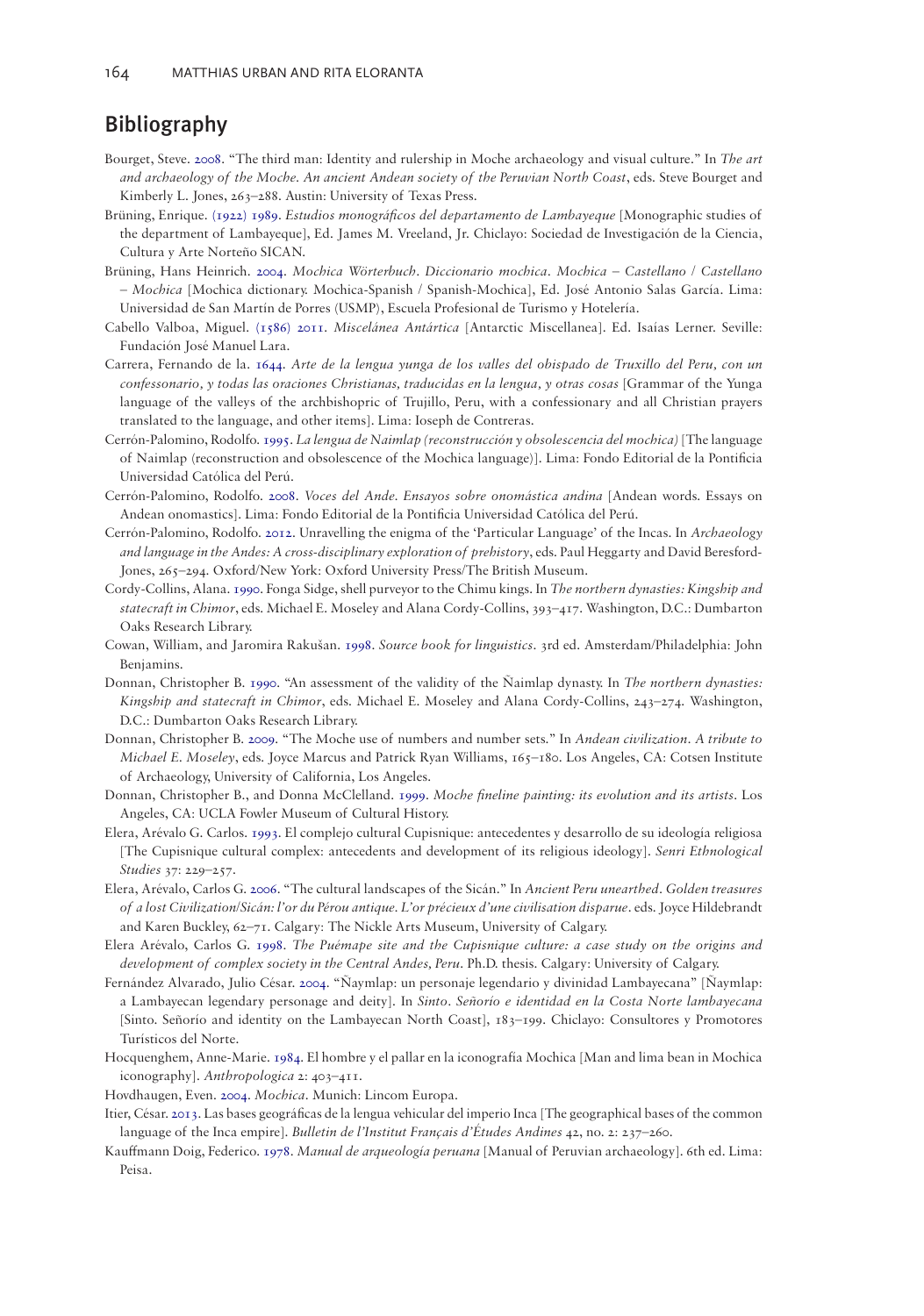<span id="page-11-10"></span><span id="page-11-9"></span>King, Heidi ed. [2012.](#page-7-0) *Peruvian featherworks: Art of the Precolumbian Era*. New York: Metropolitan Museum of Art. Larco Hoyle, Rafael. [1944.](#page-6-1) La escritura peruana sobre pallares [The Peruvian writing system on lima beans].

- *Relaciones de la Sociedad Argentina de Antropología* 4: 57–77.
- <span id="page-11-0"></span>Lerner, Isaías. [2011.](#page-1-1) "Introducción" [Introduction]. In *Miguel Cabello de Valboa: Miscelánea Antártica* ed. Isaías Lerner, viii–xxxvii. Seville: Fundación José Manuel Lara.
- <span id="page-11-13"></span>Liza Q., Jacinto A. [1967](#page-8-0). *Historia de la aparición del divino Niño Jesús en el antiguo pueblo mochica de Eten en 1649* [Account of the apparition of the divine child Jesus in the old Mochica village of Eten in 1649]. [no publisher stated]: Chiclayo/Ciudad Eten.
- <span id="page-11-14"></span>López de Gómara, Francisco. [\(1552\) 2012.](#page-8-1) *Historia general de las Indias* [General history of the Indies]. Barcelona: Red Ediciones.
- <span id="page-11-20"></span>Lunsford, John, Mary Brinker, and Courtney E. Kennedy eds. [2006](#page-9-27). *Important Pre-Columbian and Native American art: the Hendershott Collection – Session 1*. New York: Heritage Auctions.
- <span id="page-11-12"></span>Makowski, Krzysztof. [2001](#page-8-2). "Las divinidades en la iconografía mochica" [The deities in Mochica iconography].In *Los dioses del antiguo Perú* [The gods of ancient Peru], 137–175. Lima: Banco del Crédito del Perú.
- <span id="page-11-17"></span>Means, Philip Ainsworth. [1931](#page-9-28). *Ancient civilizations of the Andes*. New York: Charles Scribner's Sons.
- <span id="page-11-8"></span>Middendorf, Ernst Wilhelm. [1892.](#page-4-0) *Das Muchik oder die Chimu-Sprache, mit einer Einleitung über die Culturvölker, die gleichzeitig mit den Inkas und Aimaras in Südamerika lebten, und einem Anhang über die Chibcha-Sprache* [Muchik or the Chimu language, with an introduction on the civilized peoples who lived contemporaneously with the Inka and Aimara in South America, and an appendix on the Chibcha language]. Leipzig: F.A. Brockhaus.
- <span id="page-11-24"></span>Moore, Jerry D. [2004](#page-9-29). "The social basis of sacred spaces in the Prehispanic Andes: ritual landscapes of the dead in Chimú and Inka societies." *Journal of Archaeological Method and Theory* 11, no. 1: 83–124.
- <span id="page-11-22"></span>Moseley, Michael E. [2001](#page-9-30). *The Incas and their ancestors. The archaeology of Peru*. Revised ed. London: Thames & Hudson.
- <span id="page-11-23"></span>Netherly, Patricia J. [1990](#page-9-31). Out of many, one: the organization of rule in the North Coast polities. In *The northern dynasties: Kingship and statecraft in Chimor*, eds. Michael E. Moseley and Alana Cordy-Collins, 461–487. Washington, D.C.: Dumbarton Oaks Research Library.
- <span id="page-11-16"></span>Netherly, Patricia J. [2009.](#page-9-32) "Landscapes as metaphor. Resources, language, and myths of dynastic origin on the Pacific Coast from the Santa Valley (Peru) to Manabí (Ecuador)." In *Landscapes of origin in the Americas. Creation narratives linking ancient places and present communities*, ed. Jessica Joyce Christie, 123–152. Tuscaloosa: University of Alabama Press.
- <span id="page-11-18"></span>Parker, Gary J. [1969](#page-9-33). "Comparative Quechua phonology and grammar III: Proto\_Quechua Lexicon." *University of Hawaii Working Papers in Linguistics* 4: 1–61.
- <span id="page-11-7"></span>Poole, Alan F. [2009.](#page-3-1) "Osprey (*Pandion haliaetus*)." In *Neotropical birds online.* ed. T.S. Schulenberg. Ithaca: Cornell Lab of Ornithology [<http://neotropical.birds.cornell.edu/portal/species/overview?p\\_p\\_spp=119196](http://neotropical.birds.cornell.edu/portal/species/overview?p_p_spp=119196)> (accessed December 5, 2016).
- <span id="page-11-1"></span>Romero, Carlos A. [1936.](#page-1-2) Un manuscrito interesante [An interesting manuscript]. *Revista Histórica* 10, no. 3: 289–363.
- <span id="page-11-15"></span>Rostworowski de Diez Canseco, María. [1989.](#page-8-3) *Costa Peruana prehispánica* [The prehispanic North Coast]. 2nd ed. Lima: Instituto de Estudios Peruanos.
- <span id="page-11-6"></span>Rowe, John H. [1948](#page-3-2). The kingdom of Chimor. *Acta Americana* 6, no. 1/2: 26–59.
- <span id="page-11-3"></span>Salas García, José Antonio. [2002](#page-2-6). *Diccionario mochica – castellano* [Mochica – Spanish dictionary]. Lima: Universidad de San Martín de Porres, Escuela Profesional de Turismo y Hotelería.
- <span id="page-11-5"></span>Salas García, José Antonio. [2012](#page-2-7). *Etimologías mochicas* [Mochica etymologies]. Lima: Academia Peruana de la Lengua.
- <span id="page-11-21"></span>Salazar, Lucy C., and Richard L. Burger. [2001](#page-9-34). "Las divinidades del universo religioso Cupisnique y Chavín" [The deities of the Cupisnique and Chavín religious universe].In *Los dioses del antiguo Perú* [The gods of ancient Peru], 35–87. Lima: Banco del Crédito del Perú.
- <span id="page-11-2"></span>Santo Tomás, Domingo de. [1560.](#page-2-8) *Vocabulario de la lengua general de los Indios del Peru, llamada quichua* [Vocabulary of the general language of the Indians of Peru, called Quichua]. Valladolid: Francisco Fernandez de Cordoua.
- <span id="page-11-11"></span>Schulenberg, Thomas S., Douglas F. Stotz, Daniel F. Lane, John P. O'Neill, and Theodore A. Parker III. [2007.](#page-7-1) *Birds of Peru*. Revised and updated ed. Princeton/Oxford: Princeton University Press.
- <span id="page-11-19"></span>Shimada, Izumi, with the collaboration of César Samillán Torres. [2014](#page-9-35). "Arte, religion y cosmología de Sicán Medio: nuevos enfoques" [Middle Sicán art, religion, and cosmology: new approaches]. In *Cultura Sicán: esplendor preincaico de la Costa Norte* [The Sicán culture: Pre-Incaic splendor of the North Coast], ed. Izumi Shimada, 169–194. Lima: Fondo Editorial del Congreso del Perú.
- <span id="page-11-25"></span>Shimada, Izumi, Ken-Ichi Shinoda, Julie Farnum, Robert Corruccini, and Hirokatsu Watanabe. [2004.](#page-9-36) "An integrated analysis of pre-hispanic mortuary practices: A Middle Sicán case study." *Current Anthropology* 45, no. 3: 369–402.
- <span id="page-11-4"></span>Torero, Alfredo. [1997.](#page-2-9) La fonología del idioma mochica en los siglos XVI–XVII [The phonology of the Mochica language in the 16th and 17th centuries]. *Revista Andina* 15, no. 1: 101–129.